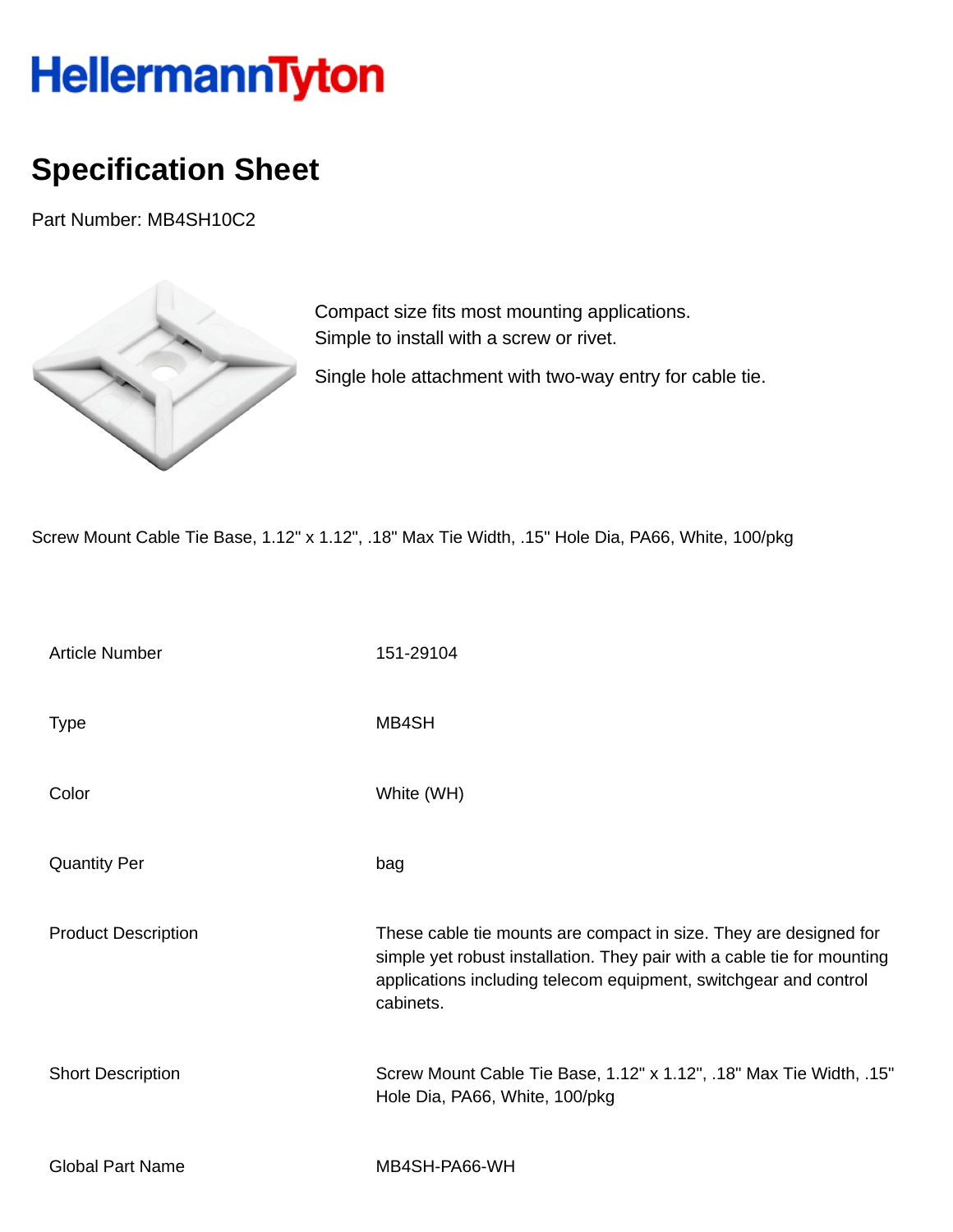| Length L (Imperial)                   | 1.12                            |
|---------------------------------------|---------------------------------|
| Length L (Metric)                     | 28.3                            |
| <b>Fixation Method</b>                | <b>Screw Mounting and Rivet</b> |
| Width W (Imperial)                    | 1.12                            |
| Width W (Metric)                      | 28.3                            |
| <b>Cable Ties</b>                     | T18 - T50                       |
| Height H (Imperial)                   | .20                             |
| Height H (Metric)                     | 5.10                            |
| Cable Tie Width Max (Imperial)        | 0.18                            |
| Cable Tie Width Max (Metric)          | 4.6                             |
| Mounting Hole Diameter D (Imperial)   | 0.15                            |
| Mounting Hole Diameter D (Metric)     | 3.9 mm                          |
| Mounting Hole Diameter D Max (Metric) | 3.9                             |